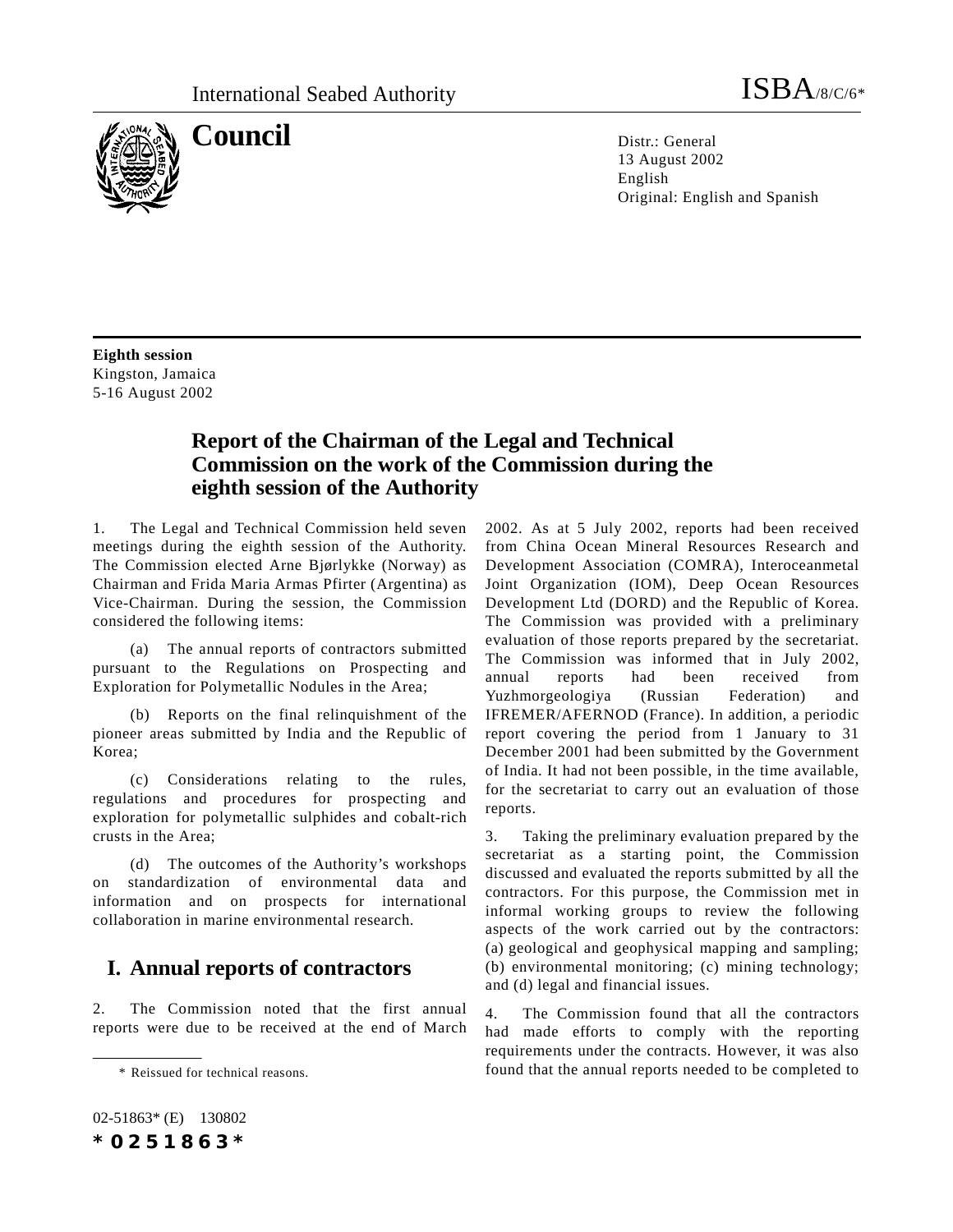enable the Commission to be properly informed. The Commission therefore made a number of specific recommendations in relation to each contractor and requested the Secretary-General to request the contractors to fulfil the requirements of section 10 of the standard clauses. The detailed report and recommendations of the Commission are contained in ISBA/8/LTC/2.

5. It was noted that these were the first annual reports to be submitted by contractors. There was no methodology either for presentation or for evaluation and the Commission considered that it had taken too much time during the present session to study the reports in detail. Taking this into account, the Commission decided for the future to establish a subcommittee to assist the secretariat in preparing a draft evaluation of the annual reports. For 2003, a subcommittee consisting of Lindsay Parson, Rodrigo Urquiza Caroca and Frida Maria Armas Pfirter was established. To facilitate reporting by the contractors, the Commission also established a standardized format for the annual report, based on the provisions of the regulations (see ISBA/8/LTC/2). It was emphasized that contractors shall strictly adhere to the requirement that annual reports be submitted 90 days following the end of the calendar year.

## **II. Reports on the final relinquishment of the pioneer areas**

6. The Commission also took note of the reports on the final relinquishment of the pioneer areas submitted by India (ISBA/8/LTC/R.1) and the Republic of Korea (ISBA/8/LTC/R.3).

### **III. Polymetallic sulphides and cobaltrich crusts**

7. Following the one-day seminar convened by the Authority on 7 August 2002, the Commission began its consideration of issues relating to rules, regulations and procedures for prospecting and exploration for polymetallic sulphides and cobalt-rich ferromanganese crusts, using as a basis for its discussions the paper prepared by the secretariat for the Council in 2001 (ISBA/7/C/2). Discussions on this issue were held in open session, in order to allow members of the Council the opportunity to follow the debate in the Commission.

8. In its preliminary discussion of the approaches suggested in the secretariat study, the Commission emphasized the need to proceed cautiously and in a logical manner towards the development of regulations. It was emphasized that, bearing in mind the uncertainties associated with activities in the Area, any scheme for prospecting and exploration should be subject to review after an initial period. While prospecting and exploration should be encouraged, and potential prospectors should therefore be provided with rights over particular areas and priority to apply for exploration contracts, there was also a need to ensure that the Authority received adequate data and information, particularly with regard to the protection and preservation of the marine environment.

9. The Commission requested the secretariat to provide it with further information on the problems associated with sulphides and crusts prior to its next meeting. In particular, the secretariat was requested to provide a report on the potential environmental consequences of mining operations for crusts and sulphides. The secretariat was also requested to review the model clauses contained in the annex to document ISBA/7/C/2 with a view to preparing a revised draft set of regulations for prospecting and exploration, taking into account the discussions in the Commission. Among the issues associated with the regulations that would be taken up by the Commission at its next meeting were a progressive fee system rather than a relinquishment system, further consideration of the grid system for licensing, and continued development and elaboration of the parallel system as it applied to these resources. It was suggested that the secretariat should take into consideration the provisions of relevant national legislation both on land and offshore that might be of assistance to the Commission in its deliberations.

10. It was agreed that the Commission would meet for two weeks in 2003. During the first week of the meeting, which would be held immediately prior to the ninth session, the Commission would break into informal working groups to facilitate detailed consideration of specific issues relating to the regulations. The coordinators of the informal working groups and the topics for discussion would be as follows: Galo Carrera — environmental impacts of exploration activities; Jean-Pierre Lenoble — size of